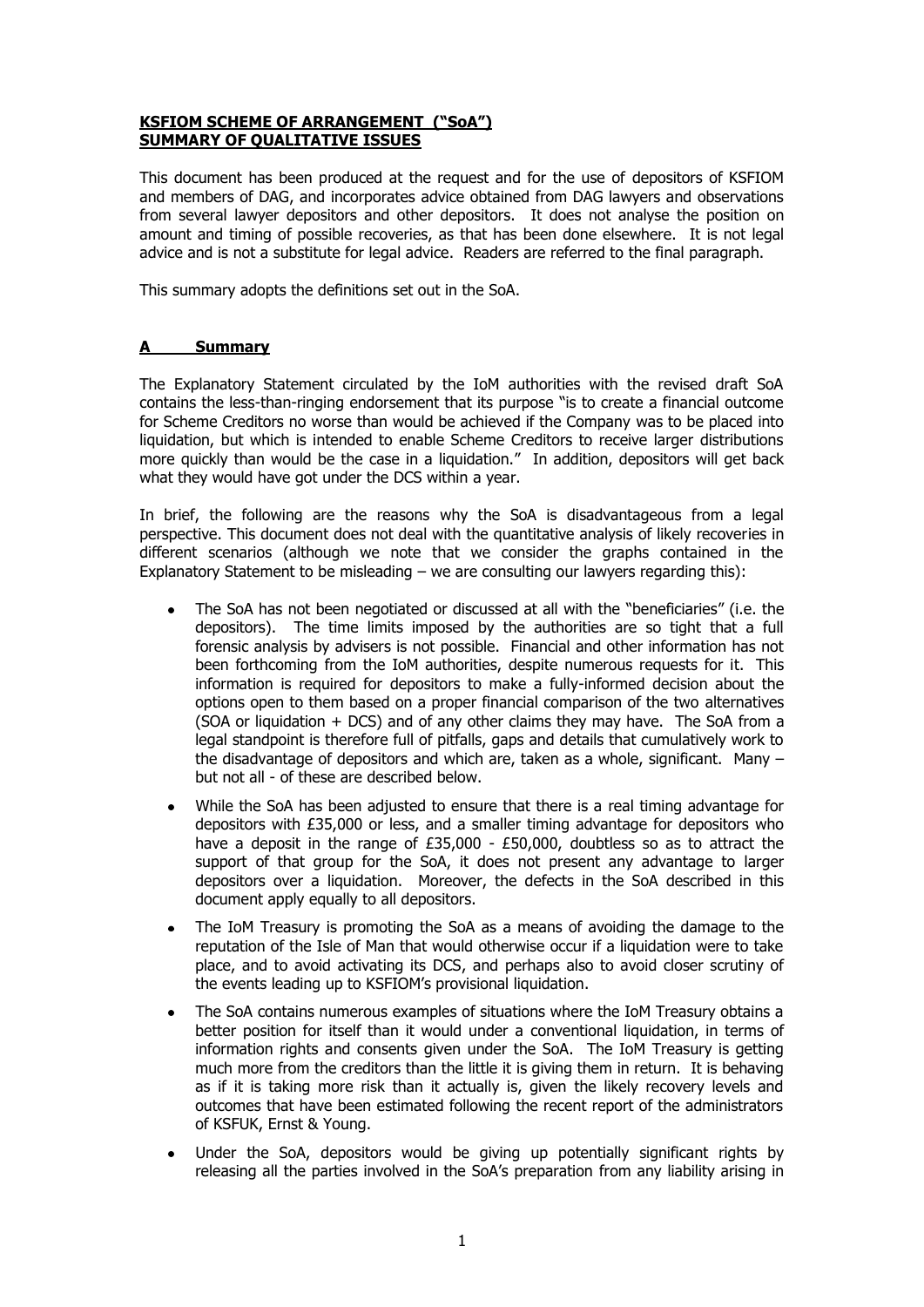connection with it whatsoever. This means that depositors cannot sue any of the parties involved in the administration of the SoA.

- The structure established by the SoA will be costly to administer  $-$  in particular as a consequence of the dual roles of Office Holder and Scheme Supervisor that the SoA establishes. In a normal liquidation, the bankruptcy trustee or liquidator undertakes this combined role in a single person. The division is bound to lead to debate and confusion, and consequently increased costs, which reduce depositors' recoveries. Those recoveries, by the IoM's own projections, are ultimately no better under the SoA than under their assumed liquidation, and their projections do not take into account any costs.
- The preparation of the SoA has taken over six months and millions of pounds in fees. It provides that most, if not all, of these fees are supposed to come out ahead of depositors' recoveries.

So, both structurally and as a document itself, the SoA represents a system that is overly bureaucratic, unnecessarily complex and simply too difficult to understand; the explanatory notes accompanying it are extremely difficult to follow and are themselves about as long as the SoA (in the case of sub-clause 18.5, almost four pages of explanation are required). The level of complexity of the document lends itself to differences of interpretation and understanding, which in turn will almost inevitably lead to disputes and delays in making the payments that the SoA contemplates.

A scheme of arrangement is a court-approved contract, setting out the terms on which the creditors of the bank all agree to relinguish their claims on that bank. In return for this, the creditors are entitled to expect benefits that they would not otherwise obtain if the company proceeded to liquidation. The SoA does not achieve this demonstrably enough to make it worthwhile.

Our view is that the slim merits of the SoA are far outweighed by its disadvantages  $-$  a view that is borne out by the advice of DAG lawyers and by the weak "recommendation" of the Provisional Liquidators, who have (it seems reluctantly) agreed to sponsor the SoA. At paragraph 10 of the Explanatory Statement circulated by the IoM authorities, the Provisional Liquidators say that the SoA "should be in the best interests of the general body of creditors of the Company". That is not a compelling statement. The Explanatory Statement itself makes it abundantly clear in the language it uses that any advantage over a liquidation is not at all clear-cut.

A liquidation is a well-established process for dealing with the assets and liabilities of an insolvent company, and the parties involved will all know from past experience and general knowledge of the applicable legislation what the procedures and formalities are. It will almost inevitably be quicker, simpler, cheaper and conducted more openly than the proposed SoA. For all these reasons, the proposed SoA is not considered to be acceptable.

#### **Detailed Analysis B**

"Creditors' Committee" This is established and run according to clause 33. There are five members, selected by the Scheme Supervisor. Three are defined by the SoA: (i) IOM Treasury; (ii) a Protected Depositor and (iii) a non-Protected Depositor.

> The other two members are left undefined. Voting on the Creditors' Committee is by a simple majority and a meeting can be held without the need for a depositor's representative being present because the quorum is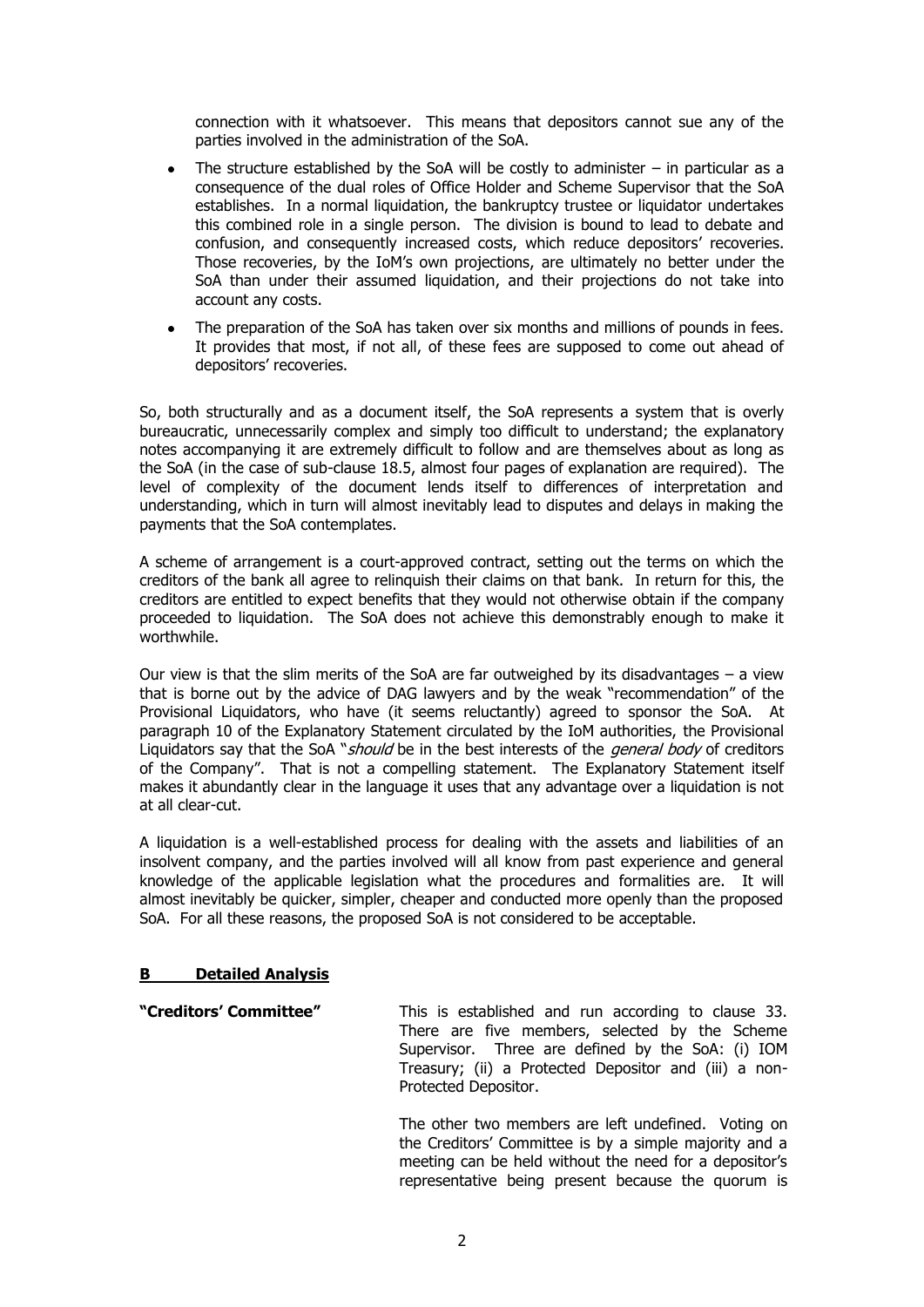only three (cl 33.10). This means that the Creditors' Committee can railroad depositors. There is no requirement that a depositors' representative needs to be present in order for a meeting of the Creditors' Committee to be quorate or that a depositors' representative needs vote in favour of a proposal before it is passed.

"Initial Report" and Report" These reports are required before each Distribution is made and are prepared by the Scheme Supervisor (who is also the Office Holder, i.e. our Provisional Liquidator) and are confidential to the IoM Treasury. They set out the detailed financial position of KSFIOM. There is absolutely no reason why this information should not be made available to the Creditors' Committee and therefore to all depositors.

"Post-Insolvency Costs" These are KSFIOM's, the Office Holder's and Scheme Supervisor's costs, which are paid in priority to any Distribution. That is a normal position in a liquidation. They are however unlimited by reference to the scope of work carried out, and how they are incurred. They also run from 8 October 2008 and will therefore include costs of discussing the SoA with the IoM Treasury and providing information to the IoM Treasury and their advisers.

> These costs are not qualified as "reasonable" costs and they do not need to be incurred "in connection with their roles under the Scheme". We have no idea how much these fees are at present. Nor is it reasonable for depositors to pay the fees incurred in assisting the IoMG and their advisers in drawing up this SoA, which appears may be the case.

"Preferential Liabilities" These rank ahead of all other claims (other than Post-Insolvency Costs), which is normal. However, we have no idea what they are at the moment beyond the £0.5M indicated in the summary (draft unaudited) balance sheet as at 8 October 2008. In particular, some may be owed to the IOMG as tax, and there has been no discussion of this. "Scheme" Note that the Scheme Supervisor can amend the SoA at

any time - after consulting the Creditors' Committee and the IOM Treasury (who of course are already on the Creditors' Committee, so they get two consultations, one behind closed doors) - "if they consider it expedient to do so and if it is in the best interests of each class of Scheme Creditors to which the relevant modification would apply provided such modifications do not adversely alter the effect or economic substance of the This does not protect the Scheme" (clause 36). interests of depositors.

## **PART 2-THE SCHEME**

 $Cl. 8 - Moratorium$ 

Depositors give up rights to sue anywhere in the world, but only the courts of the IoM and England recognise the moratorium (or stay of proceedings) that this clause contains. It is not symmetrical and should be.

Furthermore, it is not clear what the status of claims for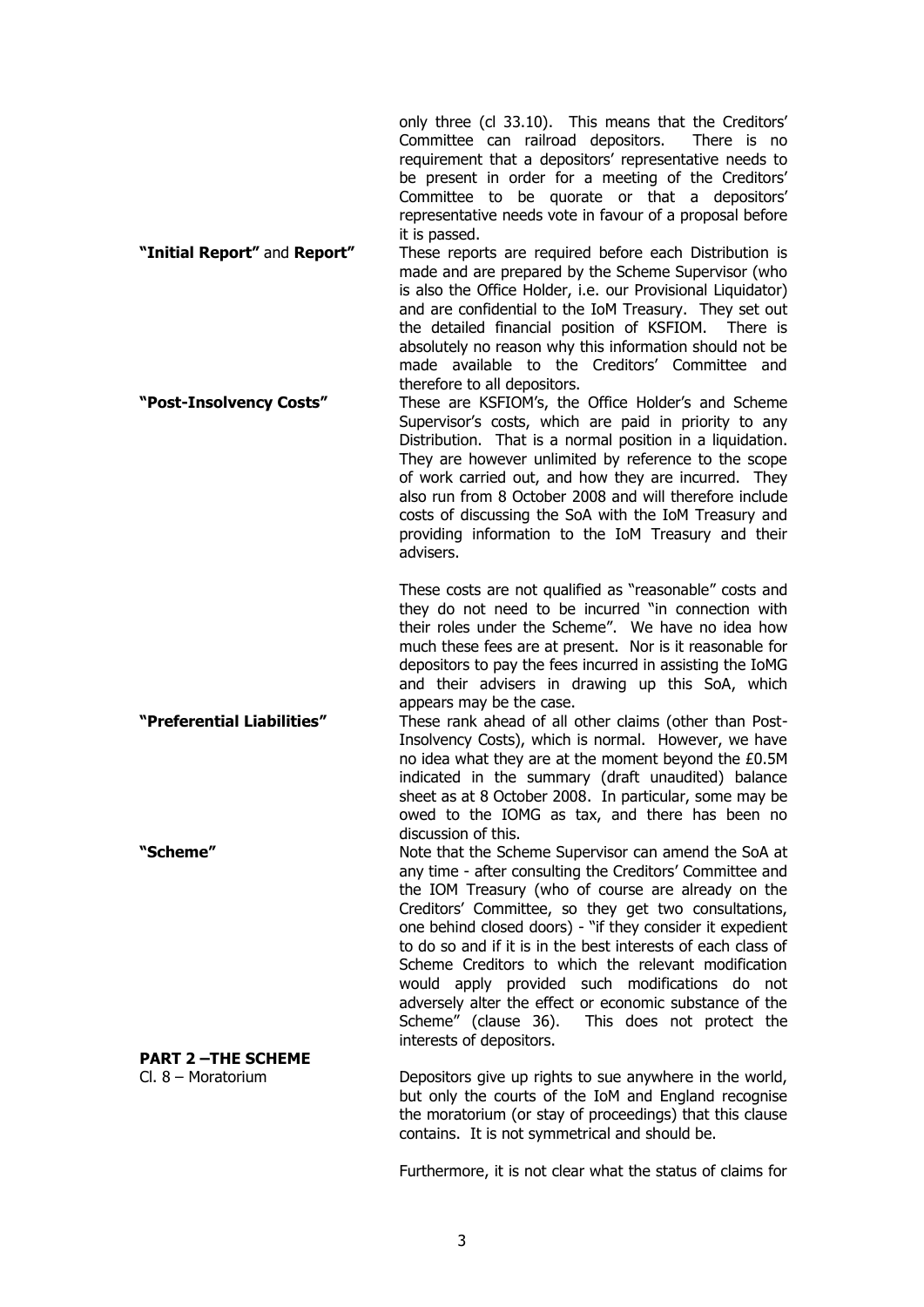"in-flight" funds would be if this clause remained as drafted.

If KSFIOM were to be wound up this would give  $Cl. 9 - Winding Up$ depositors certain information. Not winding it up therefore continues the regime of secrecy and perceived dissimulation that has characterised proceedings to date.

## PART 3 - APPLICATION OF **THE ASSETS**

 $CL 10$ 

 $CL.11$ 

**PART 4 - DISTRIBUTION** 

This describes the role of the Office Holder (as opposed to the Scheme Supervisor). There is no apparent basis for having two functionaries performing the role (combined) that a liquidator would normally have. Nobody has explained why this is necessary or advisable. Accordingly, it leaves the professionals who perform these roles (who are, to begin with anyway, the same people  $-$  PwC) in a position where they are constantly referring back to the SoA (and seeking legal advice on it) to determine in which capacity they are acting and dealing with possible conflicts of interest that may arise (for example, whether they can divulge information they have made available in the secret meetings that they have with IoM Treasury). That in turn leads to fees and costs for PwC, as well as a difficulty for depositors in ascertaining with whom, and on what basis and terms, they should be dealing. It seems obfuscatory at best, sinister at worst.

At present it has not been established that the claim under the Parent Guarantee would survive the implementation of the SoA.

Post-Insolvency Costs appear twice as deductions from realised Assets  $-$  in clauses 11.1.1 and in 11.3.1. If that is a drafting error, then why this should be, after the amount of time and consideration that has gone into this SoA, is inexplicable. If it is not a drafting error then it is plainly wrong.

Depositors should note that clause 12.5.2(G) means  $CL.12$ that anyone who has taken over someone's rights to a deposit in KSFIOM since 8 October 2008 is excluded from payments under the SoA. This does not apply to the IoM Treasury itself. Cl. 15 Note that the IoM Treasury has a veto over both the

amount and the making of any payment. The Creditors' Committee is merely consulted on this. Of course, the IoM Treasury is a member of the Creditors' Committee.

Why is it only the "intention" that Distributions be made as quickly as possible? Why not make it a binding obligation?

 $Cl. 16$ This deals with the secret reports that are to be provided to the IOM Treasury before the IoM Treasury approves any payment being made. If they aren't provided in time, then the IoM Treasury need not make a payment under the SoA anyway.  $Cl. 25$ The date for conversion of non-Sterling deposits is 9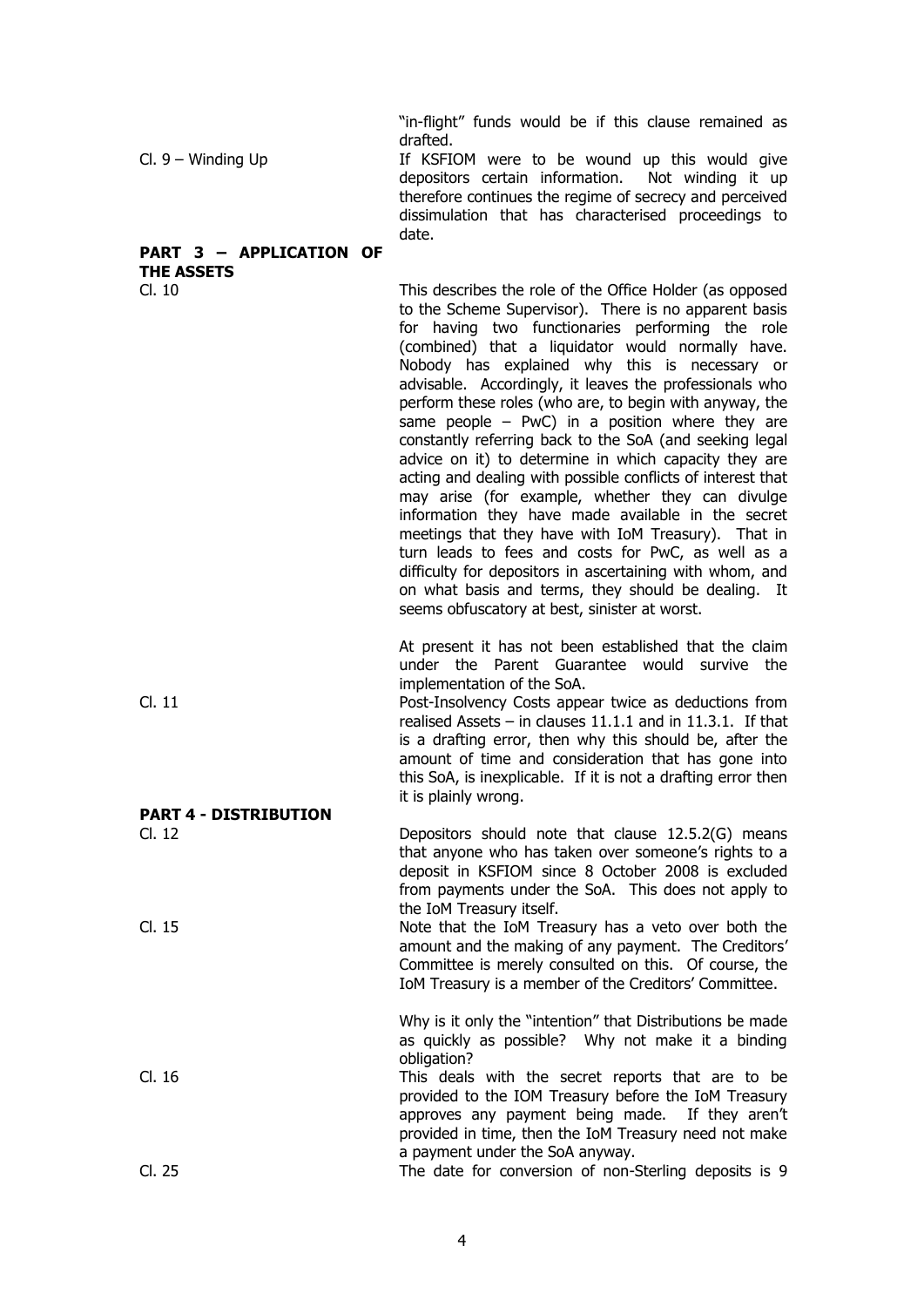April 2009  $-$  not the date of approval by the court of the SoA; if a winding-up order were made, it would be the date of the winding-up order.

This is a complicated provision that defers depositors' claims for interest over 5% on their deposit after their "DCS entitlement" until other claims have been paid. No explanation for this mechanism has been offered.

### **PART 5 - THE OFFICE HOLDER AND THE SCHEME SUPERVISOR**

 $Cl. 30 & 31$ 

Cl. 27

The creation of these two roles lies at the heart of many of the problems with the SoA. Even the Explanatory Statement itself oscillates between referring to the Office Holder and Scheme Supervisor as the Provisional Liquidators, since that is who they are and what they are doing. The difference is that under the SoA, the two roles can be held by different persons and that different duties are owed by them to different parties.

As mentioned above, there is no basis for this division of responsibilities, with different obligations owed to different people in different ways. All it does is create confusion in the minds of all concerned. And to a sceptic, that confusion only serves one party involved in this.

By way of example, the Office Holder is a trustee of KSFIOM's assets for the creditors. The Scheme Supervisor owes duties to KSFIOM only (cl. 31.7). But these aren't owed in a fiduciary manner except as specified in clause 32.1 (cl. 31.7). Nor is he liable in any personal way "in connection with the preparation... or implementation of the Scheme." Why not? Why are the proposers of the SoA so nervous about this that this clause goes over substantially the same ground as clause 35 (as to which, see below)?

The Office Holder reports to creditors once every 6 months, telling them of "material developments" since the last update. The Creditors' Committee is updated every three months while the Treasury is a creditor (cl. 33.11.1). Contrast this with the monthly updates that the IoM Treasury gets under cl. 32.2. When the Treasury is no longer a creditor there is no regime applicable (cl.  $33.11.2$ )

### **PART CREDITORS'** 6 **COMMITTEE**  $CL.34$

**PART 7 - RELEASES**  $Cl. 35.1 & 35.2$ 

This deals with remuneration. Creditors are to pay PwC's fees at their normal time rates, and no discounts or fixed limits are referred to. Why not?

Depositors are asked to waive their rights against the Office Holder, the Scheme Supervisor and the IoM Treasury "to the fullest extent allowed by law" "in connection with the preparation, negotiation and implementation of the Scheme or any matter ancillary to the Scheme". This provision is to survive the termination of the SoA (regardless of the reason why